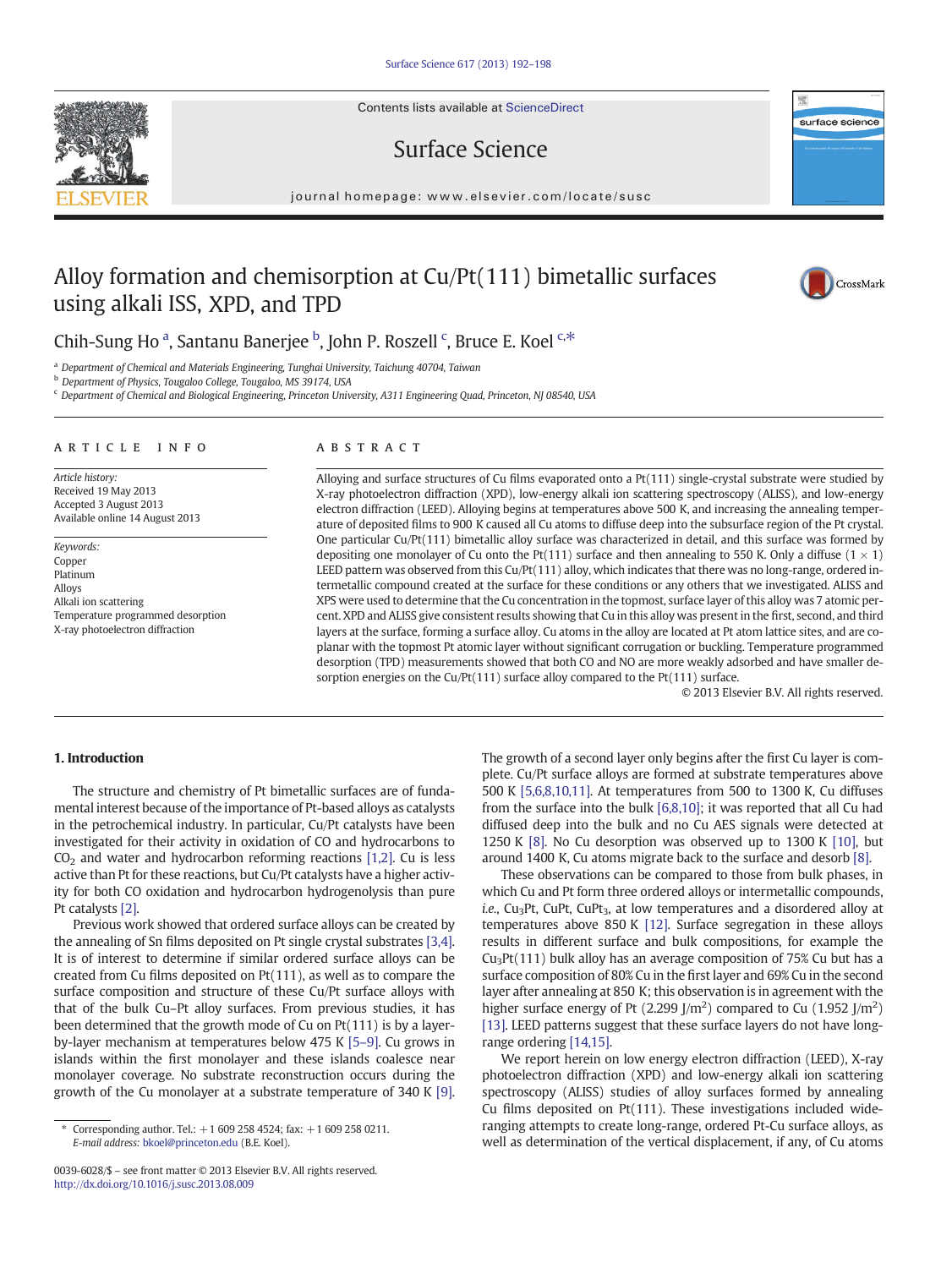<span id="page-1-0"></span>in the surface plane caused by the substitution of Cu atoms into the Pt crystal lattice. A linear relationship between the lattice mismatch and surface corrugation in a number of bimetallic surfaces with Sn alloyed into fcc(111) crystals has been observed, with the larger Sn atoms outwardly buckled in the vertical direction as a strain relief mechanism for the lattice mismatch [16–[18\].](#page-6-0) The atomic radius of Cu  $(1.28 \text{ Å})$  is 8% smaller than that of Pt  $(1.39 \text{ Å})$  [\[5,6,9\],](#page-6-0) and thus observation of any buckling of Cu atoms in the top Pt atomic layer would help determine the applicability of the empirical buckling relation beyond the previously studied Sn alloys. Moreover, identification of possible ordered Cu/Pt surface alloys would enable chemisorption and reaction studies of structure–reactivity relationships for the Cu–Pt bimetallic system.

Chemical characteristics of mixed and pure Cu/Pt surfaces have been modeled in using density-functional theory (DFT)[19–[22\]](#page-6-0). Moreover, DFT has been used to examine catalyst function with respect to factors such as alloying, surface structure, adsorbate interactions, activity and selectivity [\[23,24\]](#page-6-0). Information about the structure and chemical activity of Cu/Pt surfaces is important for the verification and advancement of these models. This study presents a detailed characterization of the composition and structure of the prepared Cu/Pt surface as well as the NO and CO adsorption properties of the Cu/Pt bimetallic surface, similar to those carried out for other bimetallic Pt surface alloys [\[25](#page-6-0)–32].

#### 2. Experimental methods

The two-level ultrahigh vacuum (UHV) chamber that was used had a base pressure in the low  $10^{-10}$  Torr range and has been described in detail elsewhere [\[33\]](#page-6-0). The lower level housed a dual-anode Al/Mg Kα X-ray source for X-ray photoelectron spectroscopy (XPS) and XPD, Colutron ion gun to provide monoenergetic and collimated alkali or noble gas ions for low-energy ion scattering (LEIS) and ALISS, electron gun for Auger electron spectroscopy (AES), ion sputtering gun, and Perkin-Elmer Model 10-360 spherical capacitor analyzer (SCA) mounted at a fixed scattering angle θ of 144° for ALISS. Various ports were available for metal evaporators and gas dosers. The upper level was equipped with a 4-grid electron optics for LEED and UTI 100C quadrupole mass spectrometer (QMS) for temperature programmed desorption (TPD).

The manipulator was capable of two computer controlled rotational (azimuthal and polar planes) and three translational (X, Y, and Z axes) motions. The stepper motor precision during scanning of the polar angle ( $\psi$  or  $\Psi$ ) and azimuthal angle  $\phi$  for XPD and ALISS are  $\pm$  0.5° and  $\pm$  1°, respectively. Specification of the scattering angle  $\theta$  in ALISS is accurate to  $\pm$  0.5°. The manipulator contained a sample holder that was capable of heating the crystal either resistively or by electron bombardment. The Pt(111) crystal (Atomergic Chemetals Corp.) was 10-mm diameter and 1.0-mm thick, and orientated to within  $\pm$  0.5°. It was mounted onto the sample stage by two 0.015-in W wires clamped to slots along the edge of the sample. The crystal temperature was monitored by a chromel/alumel thermocouple spot-welded to the edge of the crystal. The crystal was cleaned by repeated cycles of  $Ar<sup>+</sup>$ -ion sputtering, heating in an O<sub>2</sub> background, and annealing in vacuum [\[27,32,34\]](#page-6-0) until no contaminants were detected in XPS and a sharp  $(1 \times 1)$  LEED pattern was observed.

The Cu doser was made by placing high purity Cu shot (ESPI, 6 N) inside of a Mo evaporation boat. Cu was deposited onto the Pt(111) surface by resistively heating the Mo boat and evaporation of Cu atoms through a pinhole in the boat cover. The evaporation temperature was measured by a chromel/alumel thermocouple spot welded to the center of the rear side of the Mo boat. Cu coverages were determined by CO TPD uptake curves from the Cu-covered Pt(111) surface [\[3,6,8\].](#page-6-0) In this report, the Cu coverage is defined relative to the Pt(111) surface atom density, so that  $\Theta_{\rm Cu} = 1$  ML is  $1.50 \times 10^{15}$  atoms/cm<sup>2</sup>.

In XPD studies, the polar angle  $\psi$  is defined with respect to the surface normal, with  $\psi = 0^{\circ}$  corresponding to the analyzer perpendicular to the surface. The angle between the X-ray source and analyzer is fixed at 42.5°. An Al Kα X-ray source was used for both XPS and XPD scans. Pt and Cu signal intensities reported in XPD were obtained from integration of peak areas after subtracting an appropriate background. The X-ray source operating conditions and signal scan parameters were identical to those reported in ref. [\[32\],](#page-6-0) except that the Cu  $2p_{3/2}$ scan range was used from 925 to 945 eV BE.

According to convention in ALISS studies, the polar angle  $\Psi$  is defined with respect to the crystal surface, with  $\Psi = 90^\circ$  corresponding to ions incident perpendicular to the surface. The angle between the energy analyzer and the incident ion beam is fixed at 36° for an ion scattering angle  $\theta$  of 144°. The Na<sup>+</sup> ion source was a thermo ionic emitter using an aluminosilicate material which had been ion-exchanged using sodium ions. Measurements and analysis of ALISS spectra were similar to that in our previous Zn/Pt(111) study [\[32\]](#page-6-0). The operating conditions for the  $Na<sup>+</sup>$  ion source and the signal scan parameters were also identical to those reported in ref [\[32\]](#page-6-0).

While a number of different surfaces produced by changing the deposition and annealing conditions were investigated, most of the characterization reported in this paper refer to the particular Cu/Pt(111) alloy surface created by depositing one monolayer of Cu onto Pt(111) at 300 K and subsequently annealing this surface to 550 K for 5 min.

#### 3. Results and discussion

#### 3.1. Evaluation of Cu coverages

CO adsorption was used as a probe of the amount of deposited Cu, as was used previously [\[6\]](#page-6-0), and the results are shown in Fig. 1. The amount of adsorbed CO was determined from the integrated area under the CO desorption peak in TPD after exposing a saturation dose of CO to the Cu-covered Pt(111) surface at room temperature, and subsequently raising the substrate temperature to 500 K to desorb molecular CO from the surface. Within this temperature range, Cu atoms remain as adatoms at the Pt(111) surface and no alloying occurs [\[5,6,8,10,11\].](#page-6-0) The plot in Fig. 1 uses the Cu  $2p_{3/2}$  intensity in XPS as the abscissa, measured after deposition of Cu on the Pt(111) surface at 300 K. The Cu  $2p_{3/2}$  intensity was determined as the peak height in XPS after subtracting the background and normalization by the intensity of the Pt 4f peak from a clean Pt surface.

It is known that CO adsorbs only on Pt sites, and not on Cu sites, at temperatures above 230 K [\[6,35\]](#page-6-0). As Cu deposition increases,



Fig. 1. Determination of the Cu monolayer coverage based on an evaluation of the CO TPD area as a function of the Cu  $2p_{3/2}$  XPS intensity for Cu deposited on Pt(111) at 300 K. The arrow denotes 1-ML Cu.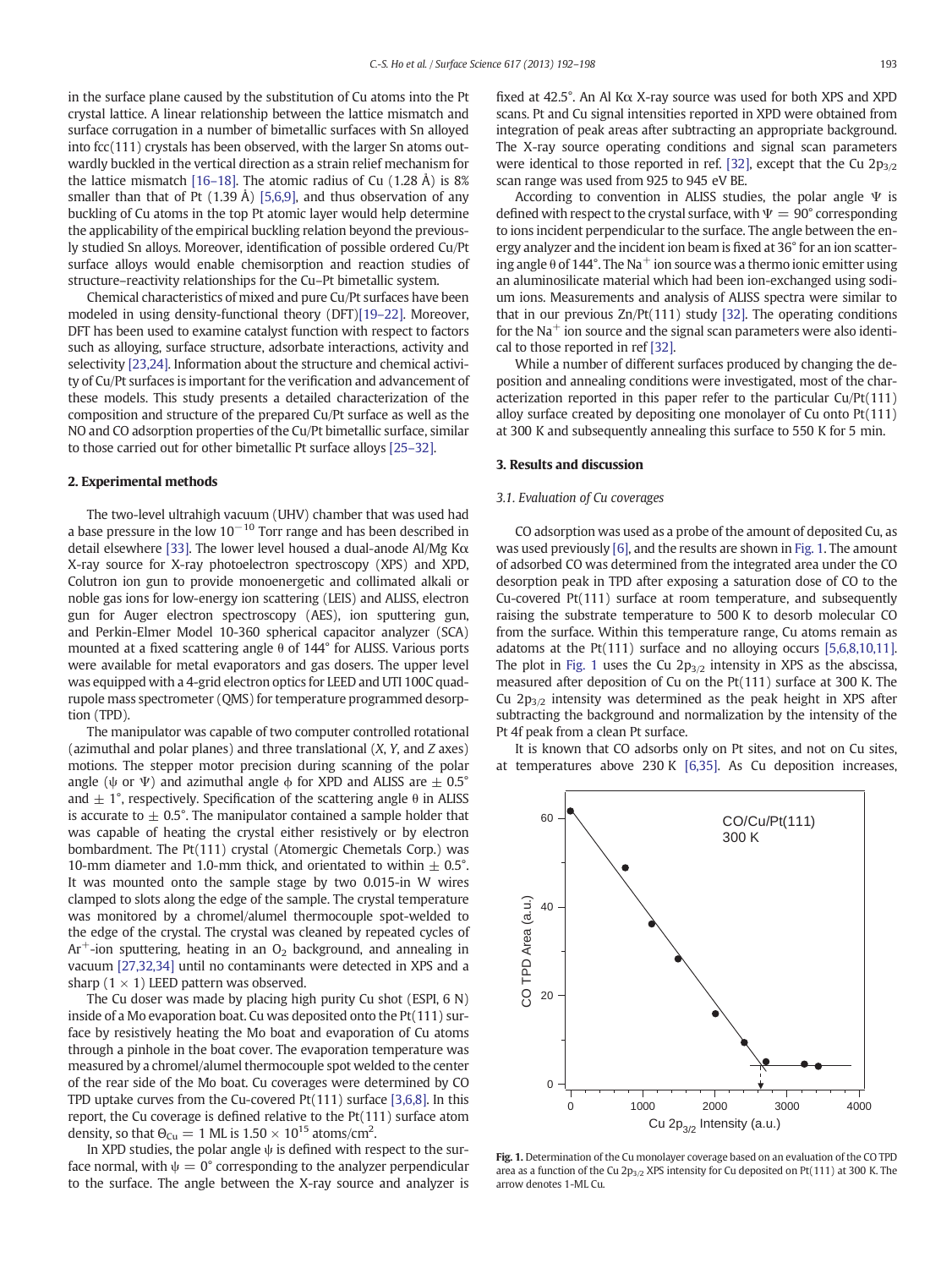corresponding to an increase in Cu  $2p_{3/2}$  intensity, the CO TPD area decreases to and settles at a constant area slightly above zero indicating.

Cu monolayer coverage of the Pt(111) surface. The amount of CO adsorbed on the Cu-covered Pt(111) surface attenuates linearly with increasing Cu  $2p_{3/2}$  intensity until the position indicated by the arrow that defines  $\Theta_{Cu} = 1$  ML. The Cu2p<sub>3/2</sub> intensity associated with monolayer coverage was determined by the intersection of the two lines of best fit shown in [Fig. 1;](#page-1-0) these are estimates and can vary depending on the way the best fit is drawn resulting in an uncertainty of  $\pm$  5%. The CO TPD area does not go to zero even when much higher Cu coverages were used. Holst et al. [\[9\]](#page-6-0) found holes in Cu films deposited on Pt(111) with a diameter of  $\sim$ 30 Å even after second layer Cu growth had started. The presence of these holes would make small areas of the Pt(111) substrate available for CO adsorption and thus account for the small amount of CO desorption in the experiments with more than 1 ML of Cu deposition. It is also possible that this non-zero value could be due to desorption of CO from edges of the Pt crystal [\[6\].](#page-6-0)

### 3.2. LEED

We investigated a number of different Cu/Pt(111) alloy surfaces by depositing different amounts of Cu ( $\Theta_{Cu} = 0.5$ , 1, 3, and 5 ML) onto the Pt(111) surface at room temperature and subsequently annealing these samples to different temperatures from 550 to 900 K stepwise in increments of 50 K. For all of these surfaces, no new spots were observed in LEED except the original  $(1 \times 1)$  pattern. In many cases the hexagonal  $(1 \times 1)$  spots of these surface alloys were broader and lower in intensity than those of the clean Pt(111) surface. Thus, we never observed the reliable synthesis of any well-defined, long-range ordered alloy structures over this range of conditions.

#### 3.3. Alloying process

For the particular case of one monolayer of Cu deposited on the Pt(111) surface at 300 K, we studied the alloying process using XPS and XPD. Fig. 2 shows how the Cu  $2p_{3/2}$  intensity changed as the temperature was increased. The Cu signal was stable up to 500 K, but then decreased sharply prior to 550 K. Heating to 900 K nearly eliminated the Cu signal.



Fig. 2. Cu 2 $p_{3/2}$  XPS intensity for a 1-ML Cu film deposited on Pt(111) after annealing to several temperatures. The decrease in the Cu  $2p_{3/2}$  intensity above 500 K indicates that alloying takes place at these high temperatures. Annealing at 900 K nearly eliminated the Cu signal, implying that Cu migrates deeply into the crystal.

Fig. 3 shows polar scans of the Cu  $2p_{3/2}$  intensity along the [-12-1] azimuth obtained after annealing to selected temperatures. Following deposition and after annealing at temperatures up to 500 K, the Cu  $2p_{3/2}$  peak in XPS was observed at every polar angle and there were no enhanced diffraction peaks such as those that would be observed if significant amounts of Cu were present in subsurface layers. This shows that Cu atoms were only present at the surface, either as adatoms or incorporated into the topmost layer only, with no alloying into subsurface layers. This is consistent with previous results reporting Cu alloying with Pt at temperatures higher than 500 K [\[5,6,8,10,11\].](#page-6-0) After annealing in the range of 550 to 800 K, the Cu  $2p_{3/2}$  polar scans showed enhanced diffraction peaks that indicate diffusion of Cu atoms into the subsurface layers of the crystal to form an alloy, with Cu present in both the second and third layers in addition to the top layer. The angles stated in Figs. 3 and 4 were determined by calculations of the directions of high Pt-atom density chains from the known crystal lattice structure of Pt(111) and are used to look for and assign the observed diffraction peaks to specific atomic layers. The Cu  $2p_{3/2}$  peak had the same intensity at every polar angle and any enhanced diffraction features in the polar scans were eliminated following annealing at 900 K. This indicates that there is no appreciable amount of Cu present in either the second or third layers, and most of the Cu atoms have diffused deep into the bulk of the crystal. This behavior is consistent with previous reports [\[6,8,10\]](#page-6-0).

In the remainder of this paper, additional characterization was carried out for the particular Cu/Pt(111) bimetallic alloy formed by depositing one monolayer of Cu onto the Pt(111) surface at 300 K and subsequently annealing at 550 K. This surface showed only the  $(1 \times 1)$  spots of Pt $(111)$  in LEED, as described above. Quantitative



Fig. 3. XPD polar scans of the Cu  $2p_{3/2}$  intensity of 1-ML Cu deposited on Pt(111) over polar angles of  $\psi = 0^{\circ}$  to 75° along the [-12-1] azimuthal direction after annealing. The enhanced Cu  $2p_{3/2}$  diffraction features were observed after annealing at 550 K, indicating that alloying occurs at this temperature. Angle labels above the curves are predicted enhancement directions based on the known structure of Pt(111).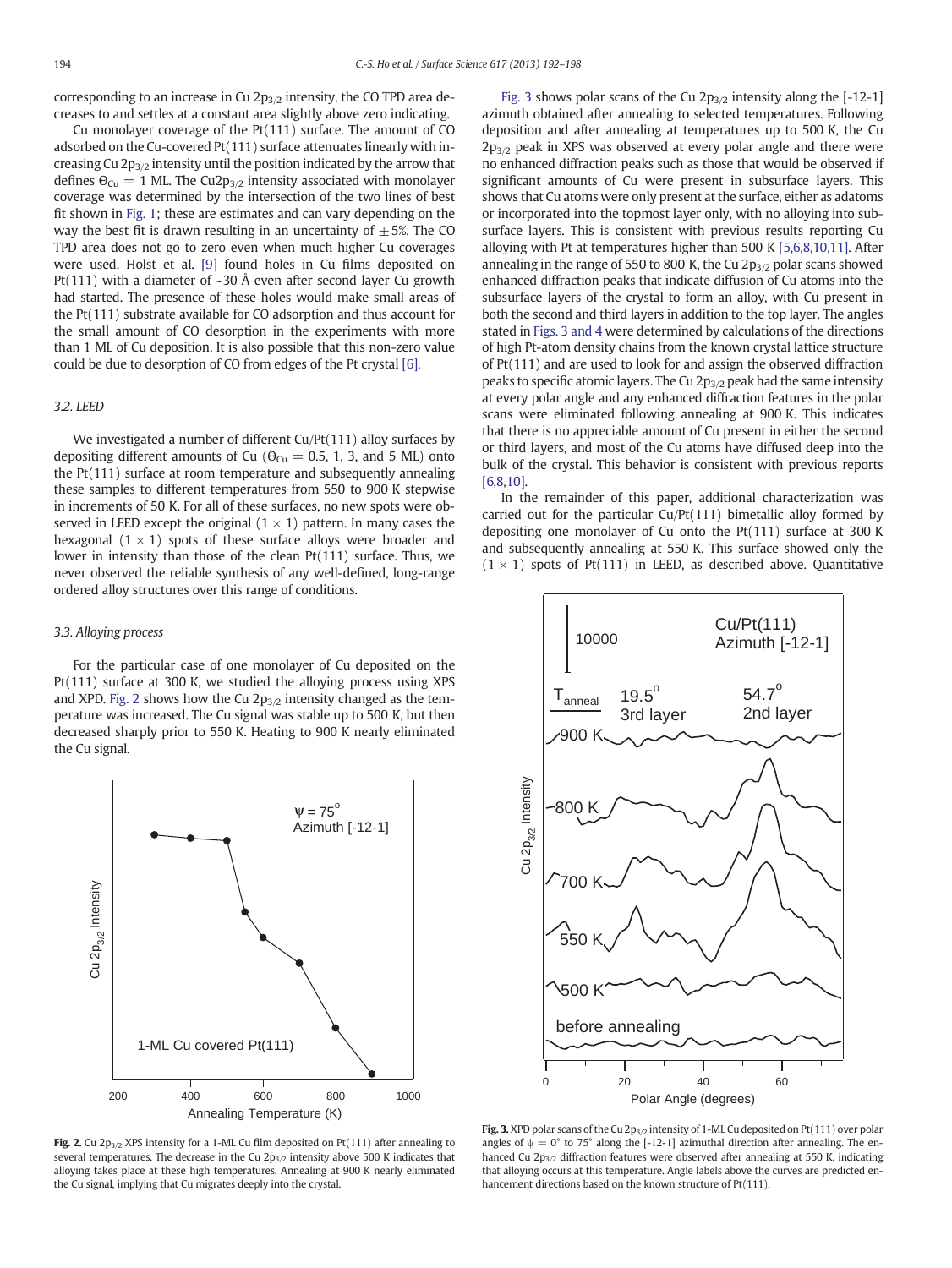<span id="page-3-0"></span>

Fig. 4. (a) XPD polar scans along the [-12-1] azimuth for 1-ML Cu deposited on Pt(111) at 300 K before annealing. (b) XPD polar scans along the [-12-1] azimuth for 1-ML Cu deposited on Pt(111) at 300 K after annealing at 550 K and forming a Cu–Pt alloy. Angle labels above the curves are predicted enhancement directions based on the known structure of Pt(111).

analysis of the Cu concentration in the topmost (surface) layer of this surface alloy was determined by ALISS and estimated by XPS. As presented below, this concentration was found to be 7.2 at. %, or  $\Theta_{\text{Cu}} = 0.072 \text{ ML}$ .

#### 3.4. XPD

Fig. 4(a) shows XPD polar scans along the [-12-1] azimuthal direction following deposition of 1-ML Cu on the Pt(111) surface at 300 K. Polar scans of the Pt 4f (summing both  $4f_{7/2}$  and  $4f_{5/2}$  contributions) intensity had four forward-scattering features close to the angles  $\psi = 0^{\circ}$ , 19.5°, 35.3°, and 54.7° corresponding to the expected, specific internuclear directions due to Pt atoms in the  $4<sup>th</sup>$ ,  $3<sup>rd</sup>$ ,  $4<sup>th</sup>$ , and  $2<sup>nd</sup>$ -layers, respectively [\[32\]](#page-6-0). The Cu  $2p_{3/2}$  polar scan, on the other hand, showed no preferred emission angle and the Cu  $2p_{3/2}$  peak was observed in XPS at every polar angle. As discussed above, this indicates that the deposited Cu atoms remain only at the surface.

Annealing at 550 K causes alloving and Cu diffusion into the 2<sup>nd</sup>-and 3<sup>rd</sup>-layers. XPD polar scans for Pt and Cu along the [-12-1] azimuth for this alloy are shown in Fig. 4(b). The Pt 4f polar scan was same as the scan before annealing, consistent with most Pt atoms remaining at positions that are unchanged from the bulk termination on clean Pt(111). For the Cu  $2p_{3/2}$  polar scans, enhanced diffraction peaks now appear near  $\psi = 19.5^{\circ}$  and 54.7°, which establishes that Cu atoms are incorporated into the 2<sup>nd</sup>- and to some extent the 3<sup>rd</sup>-subsurface layers. The loss in Cu intensity in XPS comes from the migration of most Cu atoms into the bulk of the crystal rather than Cu desorption from the surface [\[6,8,10\]](#page-6-0).

### 3.5. ALISS

Fig. 5 displays polar angle scans for 1-keV  $Na<sup>+</sup>$  ions scattered from the clean Pt(111) surface along [-12-1], [-211], [-110] azimuths, respectively. No Pt scattering signal is observed at low polar angles, because all of the surface atoms are hidden inside the shadow cones created by their preceding neighbor when the polar angle  $\Psi$  is sufficiently low [\[36,37\]](#page-6-0). As the polar angle increases, first-layer atoms emerge out of the shadow cones at a critical angle  $\Psi_c$ . Along the long azimuths [-12-1] and [-211], this gives rise to the peak near 20°. The peaks near 57° along the [-12-1] azimuth and 87° along the [-211] azimuth arise from the emergence of  $2^{nd}$  and  $3^{rd}$ -layer Pt atoms, respectively, from the shadow cones of the top-layer Pt atoms [\[14,18,32\].](#page-6-0) Along the short azimuth [-110], the peak from first-layer Pt atoms is near 29°, which is at higher polar angle than that of the long azimuthal direction (near 20°). This is because the interatomic distance along the short azimuthal direction ([-110]) is smaller than that along the long azimuthal direction ([-12-1] or [-211]), and thus a higher polar angle is needed along the short azimuth to bring the first-layer Pt atoms out of the shadow cones created by their preceding neighbors [\[3,18,32\].](#page-6-0)

Polar scans for 1-keV  $Na<sup>+</sup>$  ions scattered from Pt atoms in the Cu/Pt(111) alloy along the  $[-12-1]$ ,  $[-211]$ , and  $[-110]$  azimuthal directions are shown in [Fig. 6](#page-4-0). Along all three azimuths, the scattering features are similar in profile and peak position to that of clean Pt(111) shown in Fig. 5. If Cu adatoms formed an overlayer on the Pt surface, the Pt first-layer critical angle of the surface alloy should be much larger than that of clean Pt(111). Therefore, this establishes that Cu atoms are incorporated into the first Pt layer to form an alloy.

There is the possibility that because the concentration of Cu at the surface is small, even if Cu formed an overlayer, the Pt first-layer scattering feature would not be shifted appreciably to higher polar angles. This is because most of the Pt atoms are still surrounded by other Pt atoms rather than Cu atoms. Later, we will use the Cu polar angle scans from the Cu/Pt(111) alloy to further determine the location of Cu atoms at this surface.



Fig. 5. Polar angle scans for 1-keV Na<sup>+</sup> ions scattered from the clean Pt(111) surface along the [-12-1], [-211], and [-110] azimuthal directions, respectively.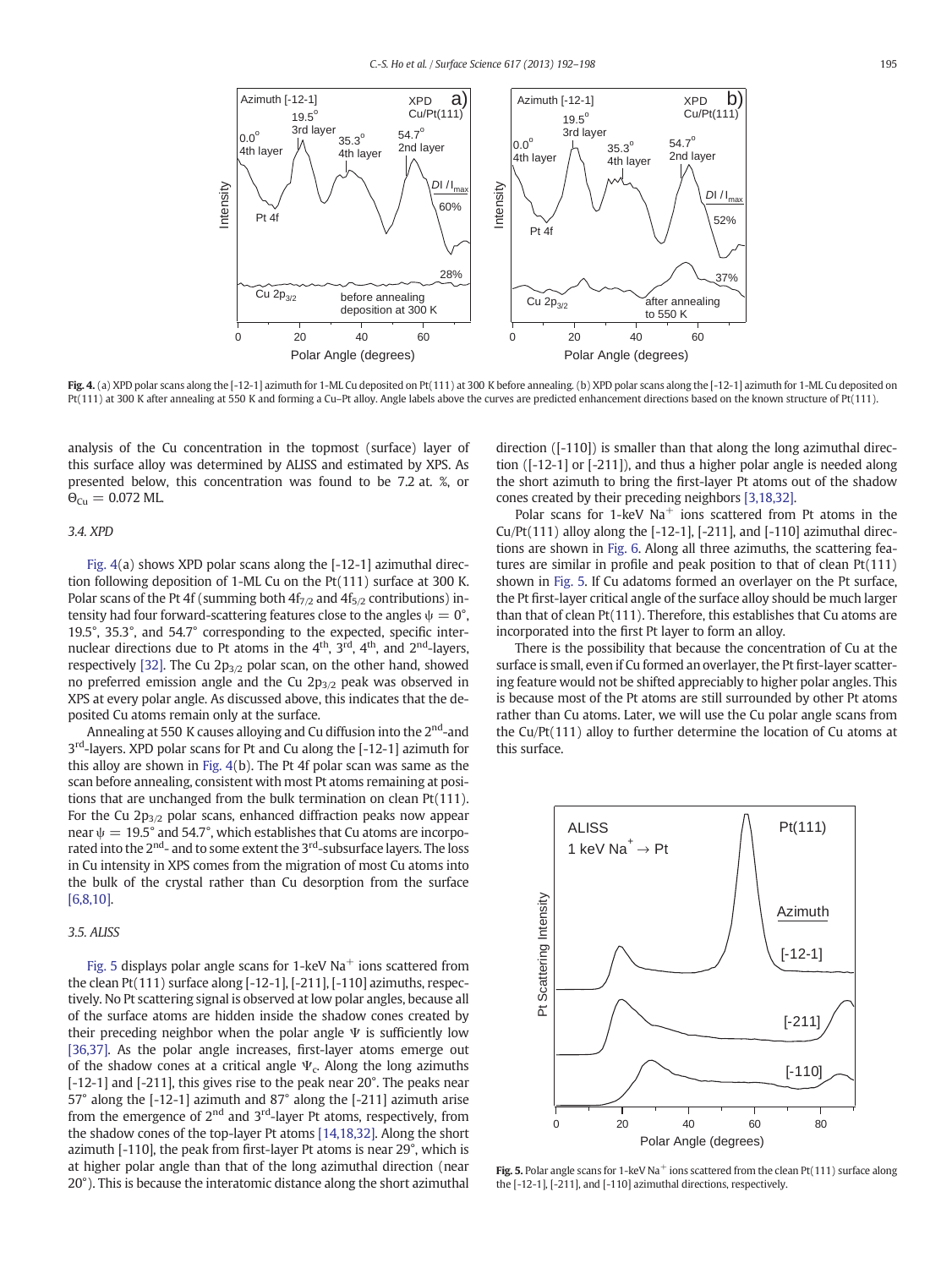<span id="page-4-0"></span>

Fig. 6. Polar angle scans for 1-keV Na<sup>+</sup> ions scattered from Pt atoms for the Cu/Pt(111) alloy along the [-12-1], [-211], and [-110] azimuthal directions, respectively.

Fig. 7 shows polar angle scans for 1-keV  $\text{Na}^+$  ions scattered from Cu atoms in the Cu/Pt $(111)$  alloy along the  $[-12-1]$ ,  $[-211]$ , and  $[-110]$ azimuths, respectively. The curve along the [-12-1] azimuth has a profile and peak positions similar to the Pt scattering features for both clean Pt(111) and the Cu/Pt(111) alloy, as presented in [Figs. 5 and 6](#page-3-0). Peaks were observed near  $\Psi = 20^{\circ}$  and 57° that are attributed to scattering from 1<sup>st</sup> and 2<sup>nd</sup>-layer Cu atoms, respectively. If Cu atoms formed an overlayer, the first-layer Cu peak should be at much lower polar angle than those of the first-layer Pt peaks at 20°. Furthermore, because the Cu/Pt(111) surface alloy has a dilute Cu concentration, the spacing between a Cu adatom and its nearest neighbor Cu adatom would be very large. Therefore, if Cu atoms were present as an overlayer, the enhanced, first-layer Cu scattering feature should be located at a much lower angle



Fig. 7. Polar angle scans for 1-keV  $\text{Na}^+$  ions scattered from Cu atoms for the Cu/Pt(111) alloy along three different directions, the long azimuths [-12-1], [-211], and the short azimuth [-110]. The observed enhanced scattering features contain contributions from 1<sup>st</sup>, 2<sup>nd</sup>, and 3<sup>rd</sup>-layer Cu atoms.

than observed. This occurs because most Cu adatoms would be visible outside of the shadow cones created by the nearest preceding Cu adatoms even at a very low polar angle. In contrast to this situation, the first-layer scattering features in both Cu and Pt scans have the same peak positions. Therefore, these scans show that Cu atoms are substitutionally incorporated into the topmost layer of Pt atoms rather than form an overlayer. In addition, an enhanced second-layer Cu scattering feature at around 57° is observed along the [-12-1] azimuthal direction. This establishes that Cu atoms also occupy second-layer Pt sites in this alloy. This is consistent with the conclusion obtained from the Cu  $2p_{3/2}$  XPD polar scan shown in [Fig. 4](#page-3-0)(b).

Along the [-211] azimuth, the Cu scattering features also are similar in profile and peak positions to those from Pt scattering in clean Pt(111) and the Cu/Pt(111) alloy shown in [Figs. 5 and 6](#page-3-0). Peaks near  $\Psi = 20^{\circ}$ and 87 $^{\circ}$  contain contributions from scattering by 1 $^{\text{st}}$  and 3 $^{\text{rd}}$ -layer atoms, respectively. By the same reasoning given for scans along the [-12-1] direction, this result shows that Cu atoms replace the topmostlayer Pt atoms by incorporation to form an alloy rather than an overlayer. Cu scattering along the  $[-211]$  azimuth has a  $3<sup>rd</sup>$ -layer scattering feature near 87° which is similar to that observed in Pt scattering from clean Pt(111) and the Cu/Pt(111) alloy. This shows that Cu alloys with Pt in the third layer too, consistent with the results from Cu  $2p_{3/2}$ XPD polar scans shown in [Fig. 4](#page-3-0)(b). Cu enhanced scattering features along the [-110] short azimuthal direction are completely consistent with these conclusions. In summary, ALISS establishes that there is a substantial concentration of Cu atoms in the top three Pt layers, forming a bimetallic alloy, after heating 1-ML Cu on the Pt(111) surface to 550 K.

The ALISS data can also be used to quantitatively determine the Cu concentration in the topmost layer of the alloy. This is accomplished by using the 1<sup>st</sup> layer scattering intensity where there is little dependence of intensity on angle;  $\Psi = 55^{\circ}$  along the [-211] azimuth, was used in this study. Thus, the Cu concentration can be determined using the ion scattering intensities measured for Cu and Pt at this angle for the Cu/Pt(111) alloy and the following relationship:

$$
C_{Cu} = \frac{I_{Cu}/S_{Cu}}{I_{Cu}/S_{Cu} + I_{Pt}/S_{Pt}}
$$
(1)

The sensitivity factors were evaluated using ALISS spectra taken at the same conditions for clean Pt(111) and a thick Cu film (where no Pt scattering was observed). This determined that  $S_{Pt}/S_{Cu} = 1.12$ , and that  $C_{Cu} = 0.07 \pm 0.01$  ML (this uncertainty is based on the reproducibility of the scattering intensities).

Quantitative analysis by XPS gave a consistent answer for the Cu concentration in this alloy. The Cu XPS signal was directly compared to the Ge XPS signal obtained for the  $(\sqrt{19} \times \sqrt{19})R23.4^{\circ}$ -Ge/Pt(111) surface alloy which contains 0.053-ML Ge in the top layer [\[31\]](#page-6-0). Using the tabulated relative sensitivity factors for Cu and Ge in XPS [\[38\],](#page-6-0) the composition of Cu at the surface was determined to be quite dilute, about 7%, in good agreement with the ALISS determination.

#### 3.6. Critical angles in ALISS and the buckling distance

The relative vertical position between Cu and Pt atoms in the top layer can be calculated from their corresponding critical angles  $\Psi_c$ [\[3,4,14](#page-6-0)–18]; by convention  $\Psi_c$  is the angle where the scattering intensity is 90% of the maximum intensity of the enhanced scattering peak [\[4,16,18\].](#page-6-0) The first-layer enhanced scattering features for Pt scattering (from clean Pt(111) and the Cu/Pt(111) alloy) and Cu scattering (from the Cu/Pt(111) alloy) along the [-12-1] azimuthal direction are shown in [Fig. 8](#page-5-0). The critical angles  $\Psi_c$  are labeled and assigned at 18.2°, 18.3°, and 18.6° for each scan, respectively. The Pt scattering peaks from clean Pt(111) and the Cu/Pt(111) alloy have almost the same critical angles. This implies that the average position of firstlayer Cu atoms is coplanar with Pt atoms in the Pt(111) surface layer without appreciable "buckling", or vertical displacement, observed.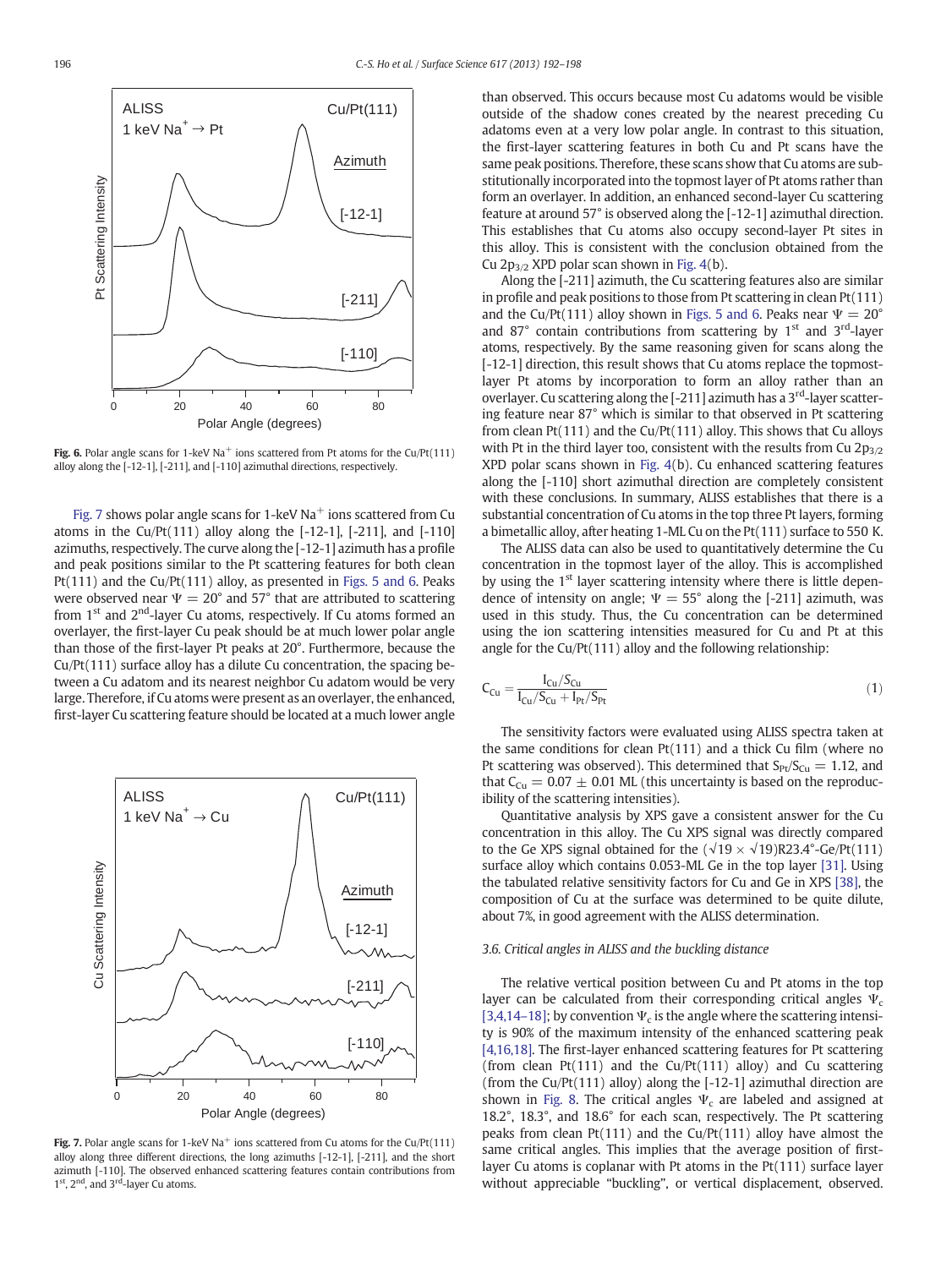<span id="page-5-0"></span>

Fig. 8. Polar scans of first-layer scattering features for Pt (from clean Pt(111) and the Cu/Pt(111) alloy) and Cu (from the Cu/Pt(111) alloy) along the  $[-12-1]$  azimuthal direction. The position of each critical angle  $\Psi_c$  is marked by a short bar.

Nevertheless, we cannot dismiss the possibility that the dilute concentration of Cu at the surface does not substantially alter the Pt critical angle. Most Pt atoms at the surface are still surrounded by other Pt atoms rather than Cu atoms, and relatively few Pt atoms have a Cu atom neighbor along a particular direction.

Cu scattering features are more informative about the corrugation of Cu atoms at the alloy surface. Because of the low concentration of Cu in the alloy, most Cu atoms are surrounded by Pt rather than Cu atoms. If there is significant buckling of Cu atoms within the Pt surface plane, either inward or outward, there will be a shift of the critical angle position for the Cu scattering peak. The critical angle of the first-layer Cu scattering peak at 18.6° is very close to that of the first-layer Pt scattering peak at 18.3°. This establishes that there is no significant buckling of Cu either out of or into the top Pt layer. A shift of more than 1° in the critical angle would be caused by only a 0.05 Å displacement in vertical position for the Cu–Pt bimetallic system [\[15\].](#page-6-0) This, and data from the other two azimuthal directions, [-211] and [-110], show that there is no appreciable  $(<$ 0.02 Å) corrugation of Cu atoms at the surface. Similar results using ALISS were obtained on a bulk, Cu<sub>3</sub>Pt alloy single-crystal showing no significant buckling of Cu or Pt [\[14,15\]](#page-6-0).

Previously, a linear empirical relationship between the lattice mismatch and surface corrugation in a number of bimetallic surfaces with Sn alloyed into  $fcc(111)$  crystals was observed [\[16](#page-6-0)-18]. In these surfaces, an outward buckling of the larger Sn atoms in the vertical direction was induced. The current study shows that substituted Cu atoms are coplanar with Pt in the Pt(111) surface as was observed for bulk Cu3Pt single crystals [\[14,15\].](#page-6-0) This observation shows that the empirical buckling relationship does not apply for substitutional atoms smaller than those of the host crystal and the correlation cannot be extended from Sn–Pt alloys to the Cu–Pt system.



Fig. 9. CO TPD spectra from clean Pt(111) and the Cu/Pt(111) alloy surface after a 0.05 L CO exposure at room temperature.

#### 3.7. TPD

CO TPD spectra from Pt(111) and the Cu/Pt(111) alloy ( $\Theta_{Cu} = 0.072$ ML) are shown in Fig. 9. The same low exposure of 0.05-L CO was dosed to these surfaces at 325 K. At this temperature, CO adsorbs exclusively at Pt sites [\[6,35\]](#page-6-0). For the Cu/Pt(111) alloy, CO TPD was monitored to 500 K, where Cu still remains on the surface rather than diffusing into the substrate [\[6,8,10\]](#page-6-0). The desorption peak for low coverages of CO on Pt(111) near 450 K is assigned to CO that desorbs from Pt atop sites [\[25,39,40\]](#page-6-0). When Cu alloys with Pt, CO desorbs from Pt at lower desorption temperatures in a peak near 421 K. This decrease in the desorption energy of CO from Pt sites at the surface of the Cu/Pt(111) alloy was attributed previously to the change in electronic structure of Pt that is induced by alloying with Cu [\[6,35\].](#page-6-0)

DFT calculations comparing CO bonding on  $Pt(111)$  and  $Cu<sub>3</sub>Pt(111)$ have shown that the adsorption energy of CO on  $Cu<sub>3</sub>Pt(111)$  is



Fig. 10. NO TPD spectra from clean Pt(111) and the Cu/Pt(111) alloy surface after a 3 L NO exposure at room temperature.